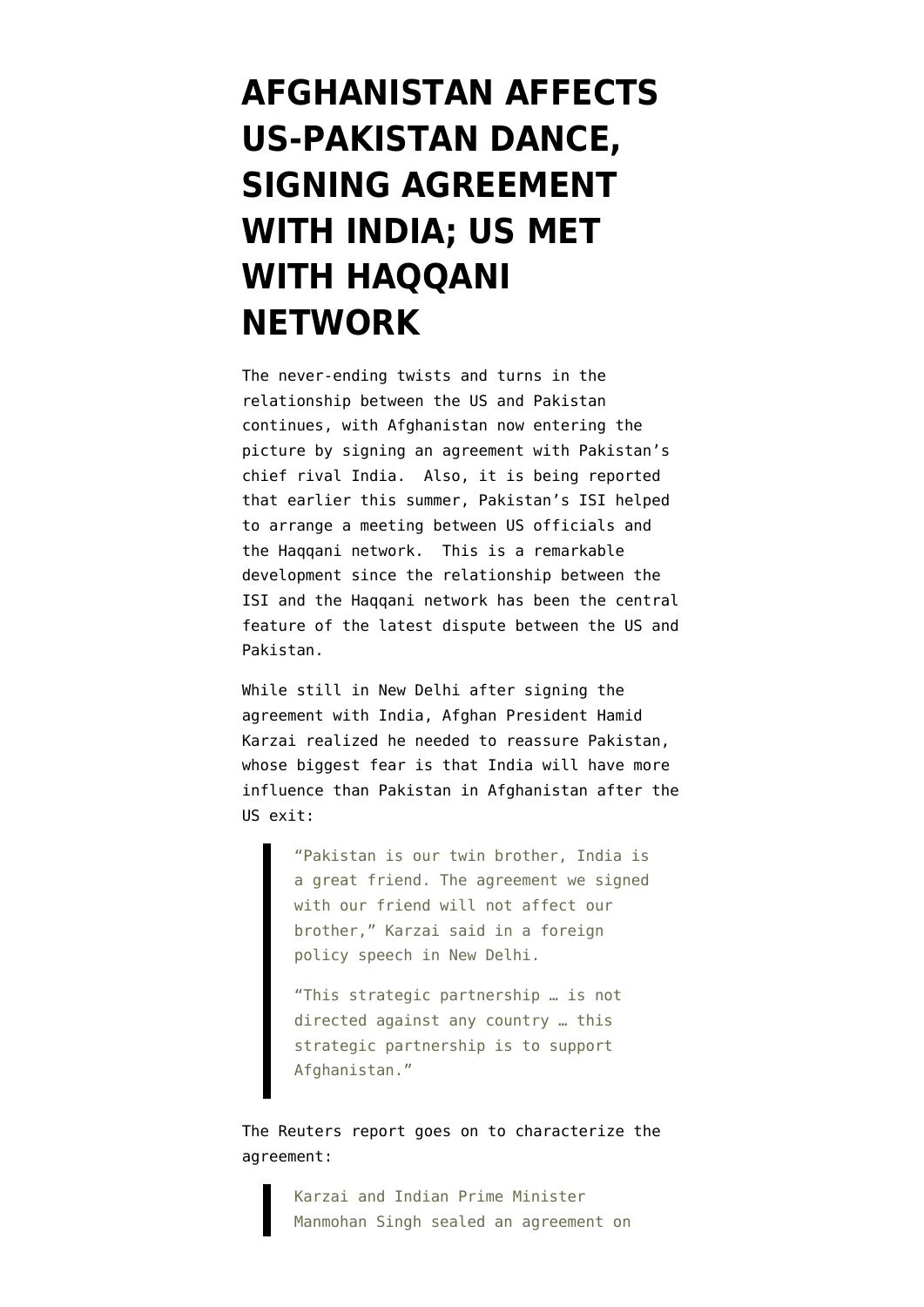Tuesday that spanned closer political ties to fighting terrorism and allowed India to help train its police and army.

It signals a formal tightening of links that may spark Pakistani concern that India is increasingly competing for leverage in Afghanistan.

In another very remarkable development, the Wall Street Journal is reporting this morning that earlier this summer, Pakistan's ISI arranged a meeting between the US and the Haqqani network. That article is behind a paywall, so here is how [Pakistan's Express Tribune reports on the](http://tribune.com.pk/story/267353/us-officials-met-haqqani-network-leaders-report/) [development](http://tribune.com.pk/story/267353/us-officials-met-haqqani-network-leaders-report/):

> US officials met with leaders of the Haqqani network in a meeting arranged by the Inter-Services Intelligence agency (ISI) earlier this summer, *[The Wall](http://online.wsj.com/article/SB10001424052970204524604576611233949274212.html) [Street Journal](http://online.wsj.com/article/SB10001424052970204524604576611233949274212.html)* reported on Wednesday.

The meeting was held "in an effort to draw" the group into talks "on winding down the war."

The fact that the US would meet with the Haqqani network is stunning, given the [strong rhetoric](http://www.emptywheel.net/2011/09/23/continued-escalation-in-us-pakistan-rhetoric/) [the US has used in accusing the ISI of aiding](http://www.emptywheel.net/2011/09/23/continued-escalation-in-us-pakistan-rhetoric/) [the Haqqani network](http://www.emptywheel.net/2011/09/23/continued-escalation-in-us-pakistan-rhetoric/) attack on the US embassy and ISAF headquarters. As a result, the story of the meeting seems full of internal inconsistencies:

> Officials from Pakistan and the US said the initiative did not yield much. Washington had earlier also said that the group was "beyond reconciliation."

> The report states that the US had come to terms with the fact that targeting the group was not the solution and that they would have be drawn into peace talks.